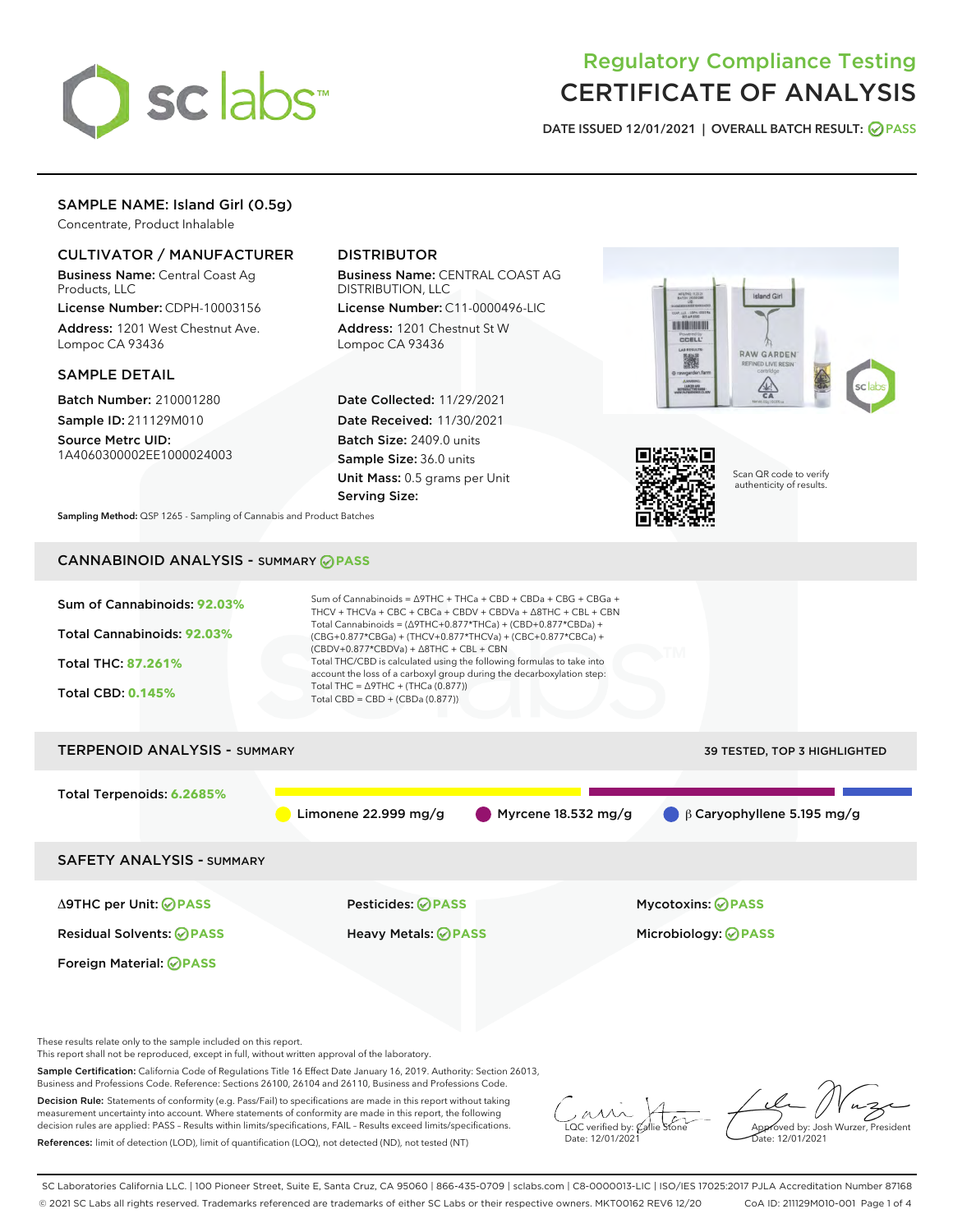



ISLAND GIRL (0.5G) | DATE ISSUED 12/01/2021 | OVERALL BATCH RESULT: **○** PASS

### CANNABINOID TEST RESULTS - 11/30/2021 2 PASS

Tested by high-performance liquid chromatography with diode-array detection (HPLC-DAD). **Method:** QSP 1157 - Analysis of Cannabinoids by HPLC-DAD

#### TOTAL CANNABINOIDS: **92.03%**

Total Cannabinoids (Total THC) + (Total CBD) + (Total CBG) + (Total THCV) + (Total CBC) + (Total CBDV) + ∆8THC + CBL + CBN

TOTAL THC: **87.261%** Total THC (∆9THC+0.877\*THCa)

TOTAL CBD: **0.145%**

Total CBD (CBD+0.877\*CBDa)

TOTAL CBG: 3.982% Total CBG (CBG+0.877\*CBGa)

TOTAL THCV: 0.41% Total THCV (THCV+0.877\*THCVa)

TOTAL CBC: ND Total CBC (CBC+0.877\*CBCa)

TOTAL CBDV: ND Total CBDV (CBDV+0.877\*CBDVa)

| <b>COMPOUND</b>            | LOD/LOQ<br>(mg/g) | <b>MEASUREMENT</b><br><b>UNCERTAINTY</b><br>(mg/g) | <b>RESULT</b><br>(mg/g) | <b>RESULT</b><br>(%) |
|----------------------------|-------------------|----------------------------------------------------|-------------------------|----------------------|
| <b>A9THC</b>               | 0.06 / 0.26       | ±30.018                                            | 872.61                  | 87.261               |
| <b>CBG</b>                 | 0.06/0.19         | ±1.569                                             | 39.82                   | 3.982                |
| <b>THCV</b>                | 0.1 / 0.2         | ±0.20                                              | 4.1                     | 0.41                 |
| <b>CBN</b>                 | 0.1 / 0.3         | ±0.15                                              | 2.3                     | 0.23                 |
| <b>CBD</b>                 | 0.07 / 0.29       | ±0.067                                             | 1.45                    | 0.145                |
| $\triangle$ 8THC           | 0.1 / 0.4         | N/A                                                | <b>ND</b>               | <b>ND</b>            |
| <b>THCa</b>                | 0.05/0.14         | N/A                                                | <b>ND</b>               | <b>ND</b>            |
| <b>THCVa</b>               | 0.07/0.20         | N/A                                                | <b>ND</b>               | <b>ND</b>            |
| <b>CBDa</b>                | 0.02/0.19         | N/A                                                | <b>ND</b>               | <b>ND</b>            |
| <b>CBDV</b>                | 0.04/0.15         | N/A                                                | <b>ND</b>               | <b>ND</b>            |
| <b>CBDVa</b>               | 0.03/0.53         | N/A                                                | <b>ND</b>               | <b>ND</b>            |
| <b>CBGa</b>                | 0.1/0.2           | N/A                                                | <b>ND</b>               | <b>ND</b>            |
| <b>CBL</b>                 | 0.06 / 0.24       | N/A                                                | <b>ND</b>               | <b>ND</b>            |
| <b>CBC</b>                 | 0.2 / 0.5         | N/A                                                | <b>ND</b>               | <b>ND</b>            |
| <b>CBCa</b>                | 0.07 / 0.28       | N/A                                                | <b>ND</b>               | <b>ND</b>            |
| <b>SUM OF CANNABINOIDS</b> |                   |                                                    | $920.3$ mg/g            | 92.03%               |

#### **UNIT MASS: 0.5 grams per Unit**

| ∆9THC per Unit                         | 1120 per-package limit | 436.30 mg/unit  | <b>PASS</b> |
|----------------------------------------|------------------------|-----------------|-------------|
| <b>Total THC per Unit</b>              |                        | 436.30 mg/unit  |             |
| <b>CBD</b> per Unit                    |                        | $0.72$ mg/unit  |             |
| <b>Total CBD per Unit</b>              |                        | $0.72$ mg/unit  |             |
| <b>Sum of Cannabinoids</b><br>per Unit |                        | 460.2 mg/unit   |             |
| <b>Total Cannabinoids</b><br>per Unit  |                        | $460.1$ mg/unit |             |

| <b>COMPOUND</b>         | LOD/LOQ<br>(mg/g) | <b>MEASUREMENI</b><br><b>UNCERTAINTY</b><br>(mq/q) | <b>RESULT</b><br>(mg/g)                         | <b>RESULT</b><br>$(\%)$ |
|-------------------------|-------------------|----------------------------------------------------|-------------------------------------------------|-------------------------|
| Limonene                | 0.005 / 0.016     | ±0.3289                                            | 22.999                                          | 2.2999                  |
| <b>Myrcene</b>          | 0.008 / 0.025     | ±0.2391                                            | 18.532                                          | 1.8532                  |
| $\beta$ Caryophyllene   | 0.004 / 0.012     | ±0.1849                                            | 5.195                                           | 0.5195                  |
| $\beta$ Pinene          | 0.004 / 0.014     | ±0.0405                                            | 3.523                                           | 0.3523                  |
| $\alpha$ Pinene         | 0.005 / 0.017     | ±0.0247                                            | 2.867                                           | 0.2867                  |
| Linalool                | 0.009 / 0.032     | ±0.0678                                            | 1.785                                           | 0.1785                  |
| Ocimene                 | 0.011 / 0.038     | ±0.0509                                            | 1.587                                           | 0.1587                  |
| Terpinolene             | 0.008 / 0.026     | ±0.0318                                            | 1.550                                           | 0.1550                  |
| $\alpha$ Humulene       | 0.009 / 0.029     | ±0.0379                                            | 1.182                                           | 0.1182                  |
| <b>Terpineol</b>        | 0.016 / 0.055     | ±0.0690                                            | 1.124                                           | 0.1124                  |
| Fenchol                 | 0.010 / 0.034     | ±0.0360                                            | 0.929                                           | 0.0929                  |
| Camphene                | 0.005 / 0.015     | ±0.0050                                            | 0.438                                           | 0.0438                  |
| trans-β-Farnesene       | 0.008 / 0.025     | ±0.0102                                            | 0.288                                           | 0.0288                  |
| Valencene               | 0.009 / 0.030     | ±0.0101                                            | 0.147                                           | 0.0147                  |
| <b>Borneol</b>          | 0.005 / 0.016     | ±0.0057                                            | 0.135                                           | 0.0135                  |
| Fenchone                | 0.009 / 0.028     | ±0.0024                                            | 0.084                                           | 0.0084                  |
| $\alpha$ Phellandrene   | 0.006 / 0.020     | ±0.0008                                            | 0.061                                           | 0.0061                  |
| $\gamma$ Terpinene      | 0.006 / 0.018     | ±0.0009                                            | 0.053                                           | 0.0053                  |
| 3 Carene                | 0.005 / 0.018     | ±0.0007                                            | 0.047                                           | 0.0047                  |
| $\alpha$ Terpinene      | 0.005 / 0.017     | ±0.0007                                            | 0.047                                           | 0.0047                  |
| Nerolidol               | 0.009 / 0.028     | ±0.0027                                            | 0.043                                           | 0.0043                  |
| Eucalyptol              | 0.006 / 0.018     | ±0.0007                                            | 0.026                                           | 0.0026                  |
| Citronellol             | 0.003 / 0.010     | ±0.0012                                            | 0.025                                           | 0.0025                  |
| Geraniol                | 0.002 / 0.007     | ±0.0008                                            | 0.018                                           | 0.0018                  |
| p-Cymene                | 0.005 / 0.016     | N/A                                                | <loq< th=""><th><loq< th=""></loq<></th></loq<> | <loq< th=""></loq<>     |
| Sabinene Hydrate        | 0.006 / 0.022     | N/A                                                | <loq< th=""><th><loq< th=""></loq<></th></loq<> | <loq< th=""></loq<>     |
| Nerol                   | 0.003 / 0.011     | N/A                                                | <loq< th=""><th><loq< th=""></loq<></th></loq<> | <loq< th=""></loq<>     |
| Caryophyllene<br>Oxide  | 0.010 / 0.033     | N/A                                                | <loq< th=""><th><loq< th=""></loq<></th></loq<> | <loq< th=""></loq<>     |
| $\alpha$ Bisabolol      | 0.008 / 0.026     | N/A                                                | <loq< th=""><th><loq< th=""></loq<></th></loq<> | <loq< th=""></loq<>     |
| Sabinene                | 0.004 / 0.014     | N/A                                                | <b>ND</b>                                       | <b>ND</b>               |
| (-)-Isopulegol          | 0.005 / 0.016     | N/A                                                | ND                                              | ND                      |
| Camphor                 | 0.006 / 0.019     | N/A                                                | ND                                              | ND                      |
| Isoborneol              | 0.004 / 0.012     | N/A                                                | ND                                              | ND                      |
| Menthol                 | 0.008 / 0.025     | N/A                                                | ND                                              | ND                      |
| R-(+)-Pulegone          | 0.003 / 0.011     | N/A                                                | ND                                              | ND                      |
| <b>Geranyl Acetate</b>  | 0.004 / 0.014     | N/A                                                | ND                                              | <b>ND</b>               |
| $\alpha$ Cedrene        | 0.005 / 0.016     | N/A                                                | ND                                              | ND                      |
| Guaiol                  | 0.009 / 0.030     | N/A                                                | ND                                              | ND                      |
| Cedrol                  | 0.008 / 0.027     | N/A                                                | ND                                              | ND                      |
| <b>TOTAL TERPENOIDS</b> |                   |                                                    | 62.685 mg/g                                     | 6.2685%                 |

SC Laboratories California LLC. | 100 Pioneer Street, Suite E, Santa Cruz, CA 95060 | 866-435-0709 | sclabs.com | C8-0000013-LIC | ISO/IES 17025:2017 PJLA Accreditation Number 87168 © 2021 SC Labs all rights reserved. Trademarks referenced are trademarks of either SC Labs or their respective owners. MKT00162 REV6 12/20 CoA ID: 211129M010-001 Page 2 of 4

# TERPENOID TEST RESULTS - 12/01/2021

Terpene analysis utilizing gas chromatography-flame ionization detection (GC-FID). **Method:** QSP 1192 - Analysis of Terpenoids by GC-FID

MEASUREMENT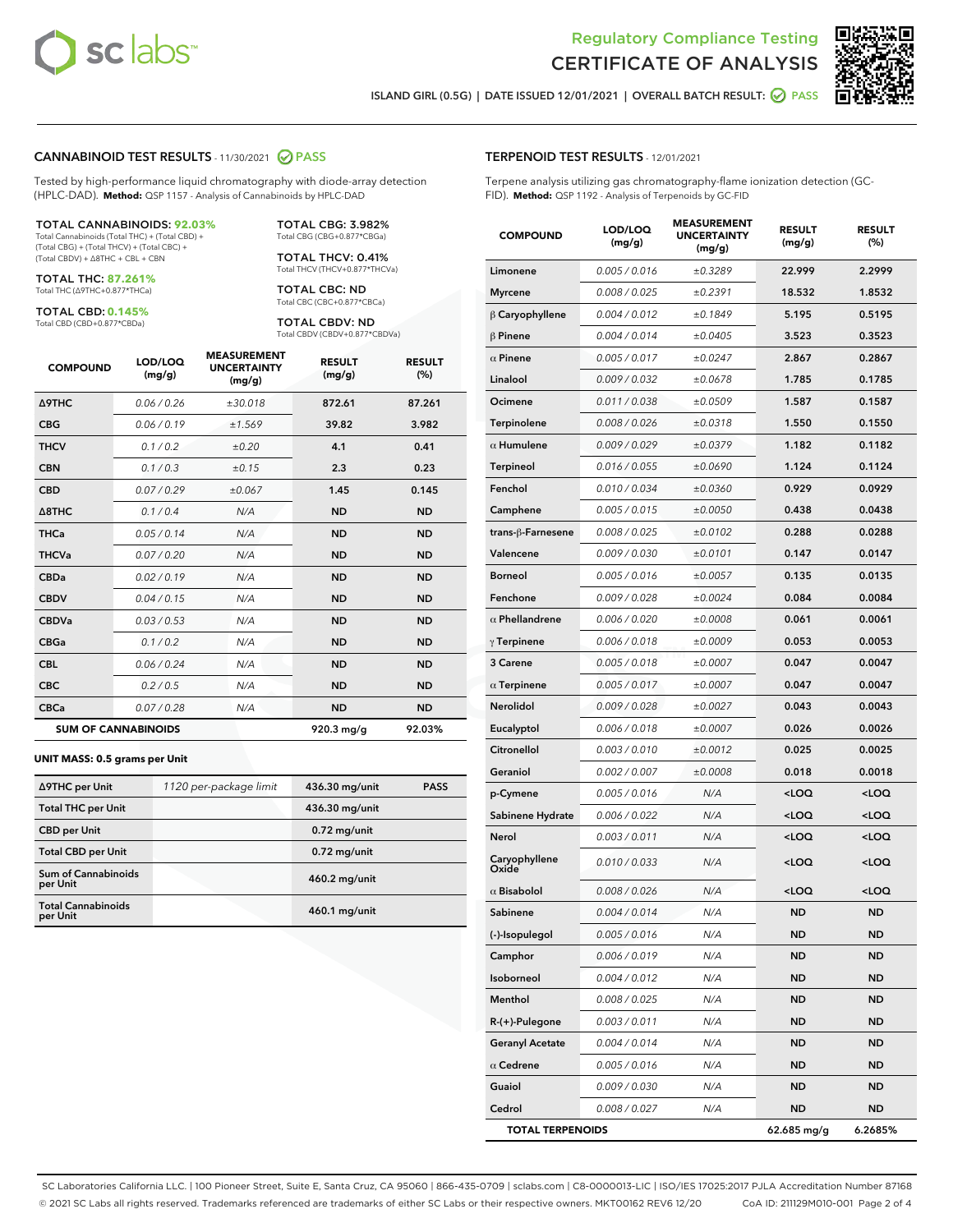



ISLAND GIRL (0.5G) | DATE ISSUED 12/01/2021 | OVERALL BATCH RESULT: ◯ PASS

# CATEGORY 1 PESTICIDE TEST RESULTS - 12/01/2021 2 PASS

Pesticide and plant growth regulator analysis utilizing high-performance liquid chromatography-mass spectrometry (HPLC-MS) or gas chromatography-mass spectrometry (GC-MS). \*GC-MS utilized where indicated. **Method:** QSP 1212 - Analysis of Pesticides and Mycotoxins by LC-MS or QSP 1213 - Analysis of Pesticides by GC-MS

| 0.03 / 0.08<br><b>ND</b><br><b>PASS</b><br>Aldicarb<br>$\ge$ LOD<br>N/A<br>Carbofuran<br>0.02 / 0.05<br>$\ge$ LOD<br>N/A<br><b>ND</b><br><b>PASS</b><br>Chlordane*<br>0.03 / 0.08<br>$\ge$ LOD<br>N/A<br><b>ND</b><br><b>PASS</b><br>Chlorfenapyr*<br>0.03/0.10<br>$\ge$ LOD<br>N/A<br><b>ND</b><br><b>PASS</b><br>Chlorpyrifos<br>0.02 / 0.06<br>N/A<br><b>ND</b><br><b>PASS</b><br>$\ge$ LOD<br>Coumaphos<br>0.02 / 0.07<br>N/A<br><b>ND</b><br><b>PASS</b><br>$\ge$ LOD<br>Daminozide<br>0.02 / 0.07<br>N/A<br><b>ND</b><br><b>PASS</b><br>$\ge$ LOD<br><b>DDVP</b><br>0.03/0.09<br>$>$ LOD<br>N/A<br><b>ND</b><br><b>PASS</b><br>(Dichlorvos)<br>Dimethoate<br>0.03 / 0.08<br>$\ge$ LOD<br><b>ND</b><br><b>PASS</b><br>N/A<br>0.03/0.10<br>N/A<br><b>ND</b><br><b>PASS</b><br>Ethoprop(hos)<br>$>$ LOD<br>0.02 / 0.06<br>N/A<br><b>ND</b><br><b>PASS</b><br>$\ge$ LOD<br>Etofenprox<br>Fenoxycarb<br>0.03 / 0.08<br>$\ge$ LOD<br>N/A<br><b>ND</b><br><b>PASS</b><br>0.03 / 0.08<br>$\ge$ LOD<br>N/A<br><b>ND</b><br><b>PASS</b><br>Fipronil<br>Imazalil<br>0.02 / 0.06<br>$>$ LOD<br>N/A<br><b>ND</b><br><b>PASS</b><br><b>Methiocarb</b><br>0.02 / 0.07<br>$\ge$ LOD<br>N/A<br><b>ND</b><br><b>PASS</b><br>Methyl<br>0.03/0.10<br>N/A<br><b>ND</b><br><b>PASS</b><br>$\ge$ LOD<br>parathion<br>0.03/0.09<br><b>Mevinphos</b><br>$\ge$ LOD<br>N/A<br><b>ND</b><br><b>PASS</b><br>Paclobutrazol<br>0.02 / 0.05<br>$>$ LOD<br>N/A<br><b>ND</b><br><b>PASS</b><br>0.03/0.09<br>N/A<br>$\ge$ LOD<br><b>ND</b><br><b>PASS</b><br>Propoxur<br>0.03 / 0.08<br><b>ND</b><br><b>PASS</b><br>Spiroxamine<br>$\ge$ LOD<br>N/A<br>Thiacloprid<br>0.03/0.10<br>$\ge$ LOD<br>N/A<br><b>ND</b><br><b>PASS</b> | <b>COMPOUND</b> | LOD/LOQ<br>$(\mu g/g)$ | <b>ACTION</b><br><b>LIMIT</b><br>$(\mu g/g)$ | <b>MEASUREMENT</b><br><b>UNCERTAINTY</b><br>$(\mu g/g)$ | <b>RESULT</b><br>$(\mu g/g)$ | <b>RESULT</b> |
|----------------------------------------------------------------------------------------------------------------------------------------------------------------------------------------------------------------------------------------------------------------------------------------------------------------------------------------------------------------------------------------------------------------------------------------------------------------------------------------------------------------------------------------------------------------------------------------------------------------------------------------------------------------------------------------------------------------------------------------------------------------------------------------------------------------------------------------------------------------------------------------------------------------------------------------------------------------------------------------------------------------------------------------------------------------------------------------------------------------------------------------------------------------------------------------------------------------------------------------------------------------------------------------------------------------------------------------------------------------------------------------------------------------------------------------------------------------------------------------------------------------------------------------------------------------------------------------------------------------------------------------------------------------------------------------------------|-----------------|------------------------|----------------------------------------------|---------------------------------------------------------|------------------------------|---------------|
|                                                                                                                                                                                                                                                                                                                                                                                                                                                                                                                                                                                                                                                                                                                                                                                                                                                                                                                                                                                                                                                                                                                                                                                                                                                                                                                                                                                                                                                                                                                                                                                                                                                                                                    |                 |                        |                                              |                                                         |                              |               |
|                                                                                                                                                                                                                                                                                                                                                                                                                                                                                                                                                                                                                                                                                                                                                                                                                                                                                                                                                                                                                                                                                                                                                                                                                                                                                                                                                                                                                                                                                                                                                                                                                                                                                                    |                 |                        |                                              |                                                         |                              |               |
|                                                                                                                                                                                                                                                                                                                                                                                                                                                                                                                                                                                                                                                                                                                                                                                                                                                                                                                                                                                                                                                                                                                                                                                                                                                                                                                                                                                                                                                                                                                                                                                                                                                                                                    |                 |                        |                                              |                                                         |                              |               |
|                                                                                                                                                                                                                                                                                                                                                                                                                                                                                                                                                                                                                                                                                                                                                                                                                                                                                                                                                                                                                                                                                                                                                                                                                                                                                                                                                                                                                                                                                                                                                                                                                                                                                                    |                 |                        |                                              |                                                         |                              |               |
|                                                                                                                                                                                                                                                                                                                                                                                                                                                                                                                                                                                                                                                                                                                                                                                                                                                                                                                                                                                                                                                                                                                                                                                                                                                                                                                                                                                                                                                                                                                                                                                                                                                                                                    |                 |                        |                                              |                                                         |                              |               |
|                                                                                                                                                                                                                                                                                                                                                                                                                                                                                                                                                                                                                                                                                                                                                                                                                                                                                                                                                                                                                                                                                                                                                                                                                                                                                                                                                                                                                                                                                                                                                                                                                                                                                                    |                 |                        |                                              |                                                         |                              |               |
|                                                                                                                                                                                                                                                                                                                                                                                                                                                                                                                                                                                                                                                                                                                                                                                                                                                                                                                                                                                                                                                                                                                                                                                                                                                                                                                                                                                                                                                                                                                                                                                                                                                                                                    |                 |                        |                                              |                                                         |                              |               |
|                                                                                                                                                                                                                                                                                                                                                                                                                                                                                                                                                                                                                                                                                                                                                                                                                                                                                                                                                                                                                                                                                                                                                                                                                                                                                                                                                                                                                                                                                                                                                                                                                                                                                                    |                 |                        |                                              |                                                         |                              |               |
|                                                                                                                                                                                                                                                                                                                                                                                                                                                                                                                                                                                                                                                                                                                                                                                                                                                                                                                                                                                                                                                                                                                                                                                                                                                                                                                                                                                                                                                                                                                                                                                                                                                                                                    |                 |                        |                                              |                                                         |                              |               |
|                                                                                                                                                                                                                                                                                                                                                                                                                                                                                                                                                                                                                                                                                                                                                                                                                                                                                                                                                                                                                                                                                                                                                                                                                                                                                                                                                                                                                                                                                                                                                                                                                                                                                                    |                 |                        |                                              |                                                         |                              |               |
|                                                                                                                                                                                                                                                                                                                                                                                                                                                                                                                                                                                                                                                                                                                                                                                                                                                                                                                                                                                                                                                                                                                                                                                                                                                                                                                                                                                                                                                                                                                                                                                                                                                                                                    |                 |                        |                                              |                                                         |                              |               |
|                                                                                                                                                                                                                                                                                                                                                                                                                                                                                                                                                                                                                                                                                                                                                                                                                                                                                                                                                                                                                                                                                                                                                                                                                                                                                                                                                                                                                                                                                                                                                                                                                                                                                                    |                 |                        |                                              |                                                         |                              |               |
|                                                                                                                                                                                                                                                                                                                                                                                                                                                                                                                                                                                                                                                                                                                                                                                                                                                                                                                                                                                                                                                                                                                                                                                                                                                                                                                                                                                                                                                                                                                                                                                                                                                                                                    |                 |                        |                                              |                                                         |                              |               |
|                                                                                                                                                                                                                                                                                                                                                                                                                                                                                                                                                                                                                                                                                                                                                                                                                                                                                                                                                                                                                                                                                                                                                                                                                                                                                                                                                                                                                                                                                                                                                                                                                                                                                                    |                 |                        |                                              |                                                         |                              |               |
|                                                                                                                                                                                                                                                                                                                                                                                                                                                                                                                                                                                                                                                                                                                                                                                                                                                                                                                                                                                                                                                                                                                                                                                                                                                                                                                                                                                                                                                                                                                                                                                                                                                                                                    |                 |                        |                                              |                                                         |                              |               |
|                                                                                                                                                                                                                                                                                                                                                                                                                                                                                                                                                                                                                                                                                                                                                                                                                                                                                                                                                                                                                                                                                                                                                                                                                                                                                                                                                                                                                                                                                                                                                                                                                                                                                                    |                 |                        |                                              |                                                         |                              |               |
|                                                                                                                                                                                                                                                                                                                                                                                                                                                                                                                                                                                                                                                                                                                                                                                                                                                                                                                                                                                                                                                                                                                                                                                                                                                                                                                                                                                                                                                                                                                                                                                                                                                                                                    |                 |                        |                                              |                                                         |                              |               |
|                                                                                                                                                                                                                                                                                                                                                                                                                                                                                                                                                                                                                                                                                                                                                                                                                                                                                                                                                                                                                                                                                                                                                                                                                                                                                                                                                                                                                                                                                                                                                                                                                                                                                                    |                 |                        |                                              |                                                         |                              |               |
|                                                                                                                                                                                                                                                                                                                                                                                                                                                                                                                                                                                                                                                                                                                                                                                                                                                                                                                                                                                                                                                                                                                                                                                                                                                                                                                                                                                                                                                                                                                                                                                                                                                                                                    |                 |                        |                                              |                                                         |                              |               |
|                                                                                                                                                                                                                                                                                                                                                                                                                                                                                                                                                                                                                                                                                                                                                                                                                                                                                                                                                                                                                                                                                                                                                                                                                                                                                                                                                                                                                                                                                                                                                                                                                                                                                                    |                 |                        |                                              |                                                         |                              |               |
|                                                                                                                                                                                                                                                                                                                                                                                                                                                                                                                                                                                                                                                                                                                                                                                                                                                                                                                                                                                                                                                                                                                                                                                                                                                                                                                                                                                                                                                                                                                                                                                                                                                                                                    |                 |                        |                                              |                                                         |                              |               |

#### CATEGORY 2 PESTICIDE TEST RESULTS - 12/01/2021 @ PASS

| <b>COMPOUND</b>          | LOD/LOO<br>$(\mu g/g)$ | <b>ACTION</b><br>LIMIT<br>$(\mu g/g)$ | <b>MEASUREMENT</b><br><b>UNCERTAINTY</b><br>$(\mu g/g)$ | <b>RESULT</b><br>$(\mu g/g)$ | <b>RESULT</b> |  |
|--------------------------|------------------------|---------------------------------------|---------------------------------------------------------|------------------------------|---------------|--|
| Abamectin                | 0.03/0.10              | 0.1                                   | N/A                                                     | <b>ND</b>                    | <b>PASS</b>   |  |
| Acephate                 | 0.02/0.07              | 0.1                                   | N/A                                                     | <b>ND</b>                    | <b>PASS</b>   |  |
| Acequinocyl              | 0.02/0.07              | 0.1                                   | N/A                                                     | <b>ND</b>                    | <b>PASS</b>   |  |
| Acetamiprid              | 0.02 / 0.05            | 0.1                                   | N/A                                                     | <b>ND</b>                    | <b>PASS</b>   |  |
| Azoxystrobin             | 0.02/0.07              | 0.1                                   | N/A                                                     | <b>ND</b>                    | <b>PASS</b>   |  |
| <b>Bifenazate</b>        | 0.01 / 0.04            | 0.1                                   | N/A                                                     | <b>ND</b>                    | <b>PASS</b>   |  |
| <b>Bifenthrin</b>        | 0.02 / 0.05            | 3                                     | N/A                                                     | <b>ND</b>                    | <b>PASS</b>   |  |
| <b>Boscalid</b>          | 0.03/0.09              | 0.1                                   | N/A                                                     | <b>ND</b>                    | <b>PASS</b>   |  |
| Captan                   | 0.19/0.57              | 0.7                                   | N/A                                                     | <b>ND</b>                    | <b>PASS</b>   |  |
| Carbaryl                 | 0.02/0.06              | 0.5                                   | N/A                                                     | <b>ND</b>                    | <b>PASS</b>   |  |
| Chlorantranilip-<br>role | 0.04/0.12              | 10                                    | N/A                                                     | <b>ND</b>                    | <b>PASS</b>   |  |
| Clofentezine             | 0.03/0.09              | 0.1                                   | N/A                                                     | <b>ND</b>                    | <b>PASS</b>   |  |

| <b>CATEGORY 2 PESTICIDE TEST RESULTS</b> - 12/01/2021 continued |  |
|-----------------------------------------------------------------|--|
|                                                                 |  |

| <b>COMPOUND</b>               | LOD/LOQ<br>(µg/g) | <b>ACTION</b><br><b>LIMIT</b><br>(µg/g) | <b>MEASUREMENT</b><br><b>UNCERTAINTY</b><br>$(\mu g/g)$ | <b>RESULT</b><br>(µg/g) | <b>RESULT</b> |
|-------------------------------|-------------------|-----------------------------------------|---------------------------------------------------------|-------------------------|---------------|
| Cyfluthrin                    | 0.12 / 0.38       | $\overline{c}$                          | N/A                                                     | <b>ND</b>               | <b>PASS</b>   |
| Cypermethrin                  | 0.11 / 0.32       | 1                                       | N/A                                                     | <b>ND</b>               | <b>PASS</b>   |
| <b>Diazinon</b>               | 0.02 / 0.05       | 0.1                                     | N/A                                                     | <b>ND</b>               | <b>PASS</b>   |
| Dimethomorph                  | 0.03 / 0.09       | 2                                       | N/A                                                     | <b>ND</b>               | <b>PASS</b>   |
| Etoxazole                     | 0.02 / 0.06       | 0.1                                     | N/A                                                     | <b>ND</b>               | <b>PASS</b>   |
| Fenhexamid                    | 0.03 / 0.09       | 0.1                                     | N/A                                                     | <b>ND</b>               | <b>PASS</b>   |
| Fenpyroximate                 | 0.02 / 0.06       | 0.1                                     | N/A                                                     | <b>ND</b>               | <b>PASS</b>   |
| Flonicamid                    | 0.03 / 0.10       | 0.1                                     | N/A                                                     | <b>ND</b>               | <b>PASS</b>   |
| Fludioxonil                   | 0.03 / 0.10       | 0.1                                     | N/A                                                     | <b>ND</b>               | <b>PASS</b>   |
| Hexythiazox                   | 0.02 / 0.07       | 0.1                                     | N/A                                                     | <b>ND</b>               | <b>PASS</b>   |
| Imidacloprid                  | 0.04 / 0.11       | 5                                       | N/A                                                     | <b>ND</b>               | <b>PASS</b>   |
| Kresoxim-methyl               | 0.02 / 0.07       | 0.1                                     | N/A                                                     | <b>ND</b>               | <b>PASS</b>   |
| Malathion                     | 0.03 / 0.09       | 0.5                                     | N/A                                                     | <b>ND</b>               | <b>PASS</b>   |
| Metalaxyl                     | 0.02 / 0.07       | $\overline{c}$                          | N/A                                                     | <b>ND</b>               | <b>PASS</b>   |
| Methomyl                      | 0.03 / 0.10       | $\mathcal{I}$                           | N/A                                                     | <b>ND</b>               | <b>PASS</b>   |
| Myclobutanil                  | 0.03 / 0.09       | 0.1                                     | N/A                                                     | <b>ND</b>               | <b>PASS</b>   |
| <b>Naled</b>                  | 0.02 / 0.07       | 0.1                                     | N/A                                                     | <b>ND</b>               | <b>PASS</b>   |
| Oxamyl                        | 0.04 / 0.11       | 0.5                                     | N/A                                                     | <b>ND</b>               | <b>PASS</b>   |
| Pentachloronitro-<br>benzene* | 0.03/0.09         | 0.1                                     | N/A                                                     | <b>ND</b>               | <b>PASS</b>   |
| Permethrin                    | 0.04 / 0.12       | 0.5                                     | N/A                                                     | <b>ND</b>               | <b>PASS</b>   |
| Phosmet                       | 0.03 / 0.10       | 0.1                                     | N/A                                                     | <b>ND</b>               | <b>PASS</b>   |
| Piperonylbu-<br>toxide        | 0.02 / 0.07       | 3                                       | N/A                                                     | <b>ND</b>               | <b>PASS</b>   |
| Prallethrin                   | 0.03 / 0.08       | 0.1                                     | N/A                                                     | <b>ND</b>               | <b>PASS</b>   |
| Propiconazole                 | 0.02 / 0.07       | 0.1                                     | N/A                                                     | <b>ND</b>               | <b>PASS</b>   |
| Pyrethrins                    | 0.04 / 0.12       | 0.5                                     | N/A                                                     | <b>ND</b>               | <b>PASS</b>   |
| Pyridaben                     | 0.02 / 0.07       | 0.1                                     | N/A                                                     | <b>ND</b>               | <b>PASS</b>   |
| Spinetoram                    | 0.02 / 0.07       | 0.1                                     | N/A                                                     | <b>ND</b>               | <b>PASS</b>   |
| Spinosad                      | 0.02 / 0.07       | 0.1                                     | N/A                                                     | <b>ND</b>               | <b>PASS</b>   |
| Spiromesifen                  | 0.02 / 0.05       | 0.1                                     | N/A                                                     | <b>ND</b>               | <b>PASS</b>   |
| Spirotetramat                 | 0.02 / 0.06       | 0.1                                     | N/A                                                     | ND                      | <b>PASS</b>   |
| Tebuconazole                  | 0.02 / 0.07       | 0.1                                     | N/A                                                     | <b>ND</b>               | <b>PASS</b>   |
| Thiamethoxam                  | 0.03 / 0.10       | 5                                       | N/A                                                     | <b>ND</b>               | <b>PASS</b>   |
| Trifloxystrobin               | 0.03 / 0.08       | 0.1                                     | N/A                                                     | <b>ND</b>               | <b>PASS</b>   |

SC Laboratories California LLC. | 100 Pioneer Street, Suite E, Santa Cruz, CA 95060 | 866-435-0709 | sclabs.com | C8-0000013-LIC | ISO/IES 17025:2017 PJLA Accreditation Number 87168 © 2021 SC Labs all rights reserved. Trademarks referenced are trademarks of either SC Labs or their respective owners. MKT00162 REV6 12/20 CoA ID: 211129M010-001 Page 3 of 4